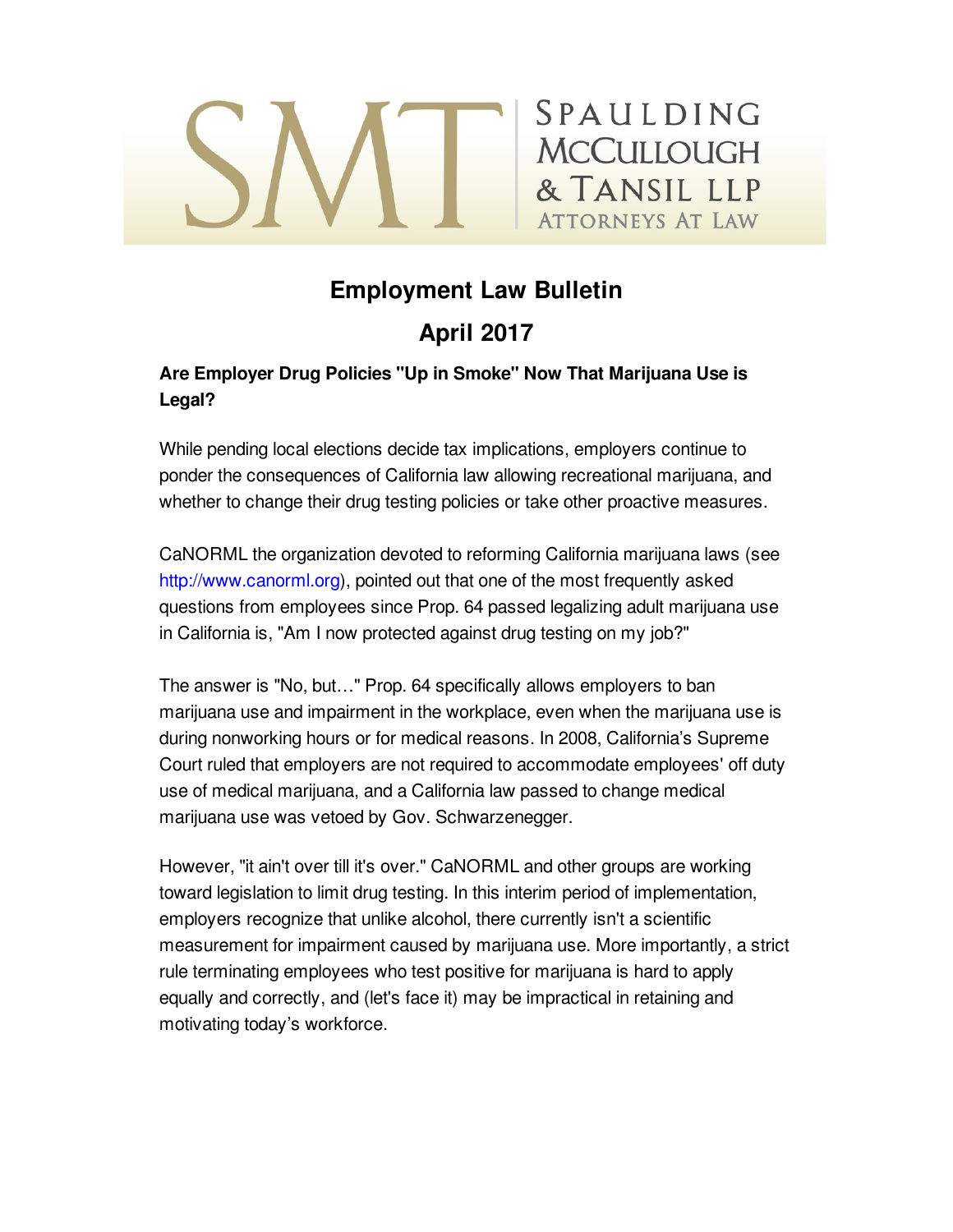Problems connected with drug testing for marijuana include:

 • Invasion of privacy without an overriding interest like safety, means weighing the pros and cons on a case-by-case basis. Further, an employee who is regularly absent or tardy and can't remember instructions or procedures may not be tested if he/she does not operate heavy equipment or drive commercially.

 • A drug test for marijuana—or any other substance--does not actually measure job performance or impairment. Even a confirmed "positive" test for marijuana provides no evidence of intoxication or impairment, but only indicates that a person may have ingested marijuana at some time in the past—up to 30 days. Further, drug screens are not always reliable, and have a 10% fail rate.

 • Another challenge to a drug test occurs not from the test results, but from an employer's faulty or discriminatory procedures in testing. For example, allowing an employee believed to be under the influence to drive himself or herself to the testing facility.

"Truth be told", employers simply want employees to regularly show up and leave on time, keep accurate time records, be available when needed, pay attention while on the job and work efficiently and productively with a minimum amount of errors and without dragging in "drama." According to scientific study and common experience, long term chronic use of "legal" controlled substances, whether alcohol, prescription medication, and now marijuana, impacts performance.

Achieving legitimate employer goals does not require drug testing per se, but rather a focus on the employee's abilities or impairment during work. Employers should remember that they still have a duty to provide a safe workplace and can use this duty to create and enforce policies that might capture marijuana use, among other reasonable safety goals.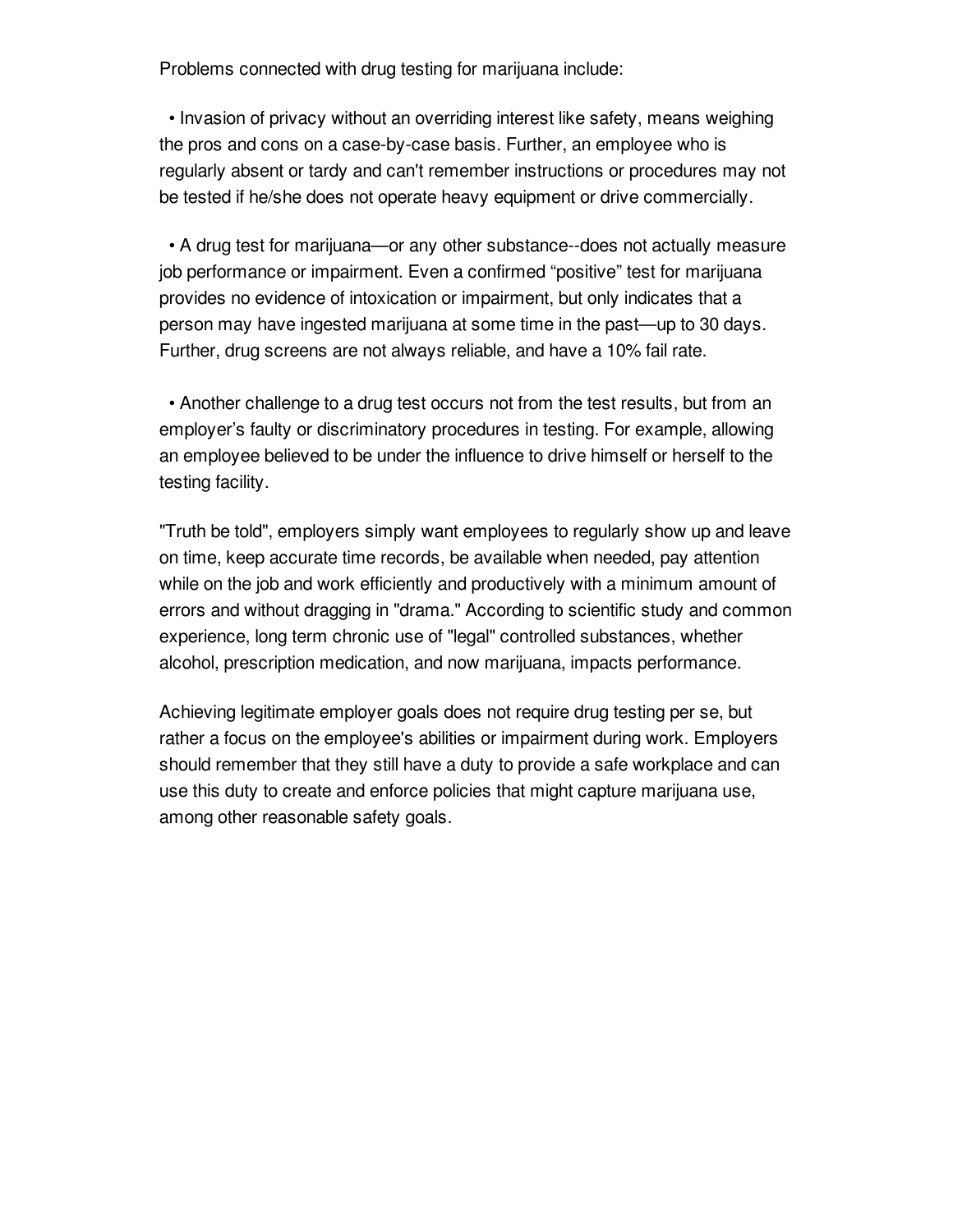Employers may choose one or more of any of the following options:

 1. Adopt a drug free workplace policy emphasizing federal law, where marijuana remains illegal and a terminable offense (required if a government contractor), educate employees about the consequences of illegal action, and wait for the law to develop.

 2. Dust off the company's IIPP (aka Injury Illness Prevention Program) and revise it to extend existing policies on drug testing for alcohol and prescription medication to marijuana use.

 3. Review and update handbook policies that address workplace behavior typically connected to alcohol or drug use, such as attendance, confrontational or emotional behavior that disrupts the workplace, mistakes and low productivity issues.

 4. Either assemble existing policies from the IIPP, the handbook, and any standalone policies or create a new workplace impairment policy that goes beyond mere "fitness for duty".

Regardless of which option is ultimately selected, employers should:

 ✔ Limit drug testing to well defined circumstances and consider potential accommodation issues that may arise from other physical or mental impairments, not from current drug use.

 ✔ Provide a checklist and reporting procedure as part of IIPP training for supervisors.

 $\triangledown$  Disseminate the company's policies on impairment.

 $\blacktriangleright$  Have the "talk" with employees about how your company is implementing its policy on impairment. Explain how the company will deal with prohibited or unsafe workplace behaviors that do not qualify as a disability under the law, regardless of whether the behavior arises from drugs or other factors. Emphasize that it is the impairment that is being measured and grounds for discipline, up to and including termination.

SMT attorneys are experienced in workplace safety issues and have other experienced resources available in Cal-OSHA compliance. Contact us if you are interested in developing a program that fits your company's particular needs and culture.